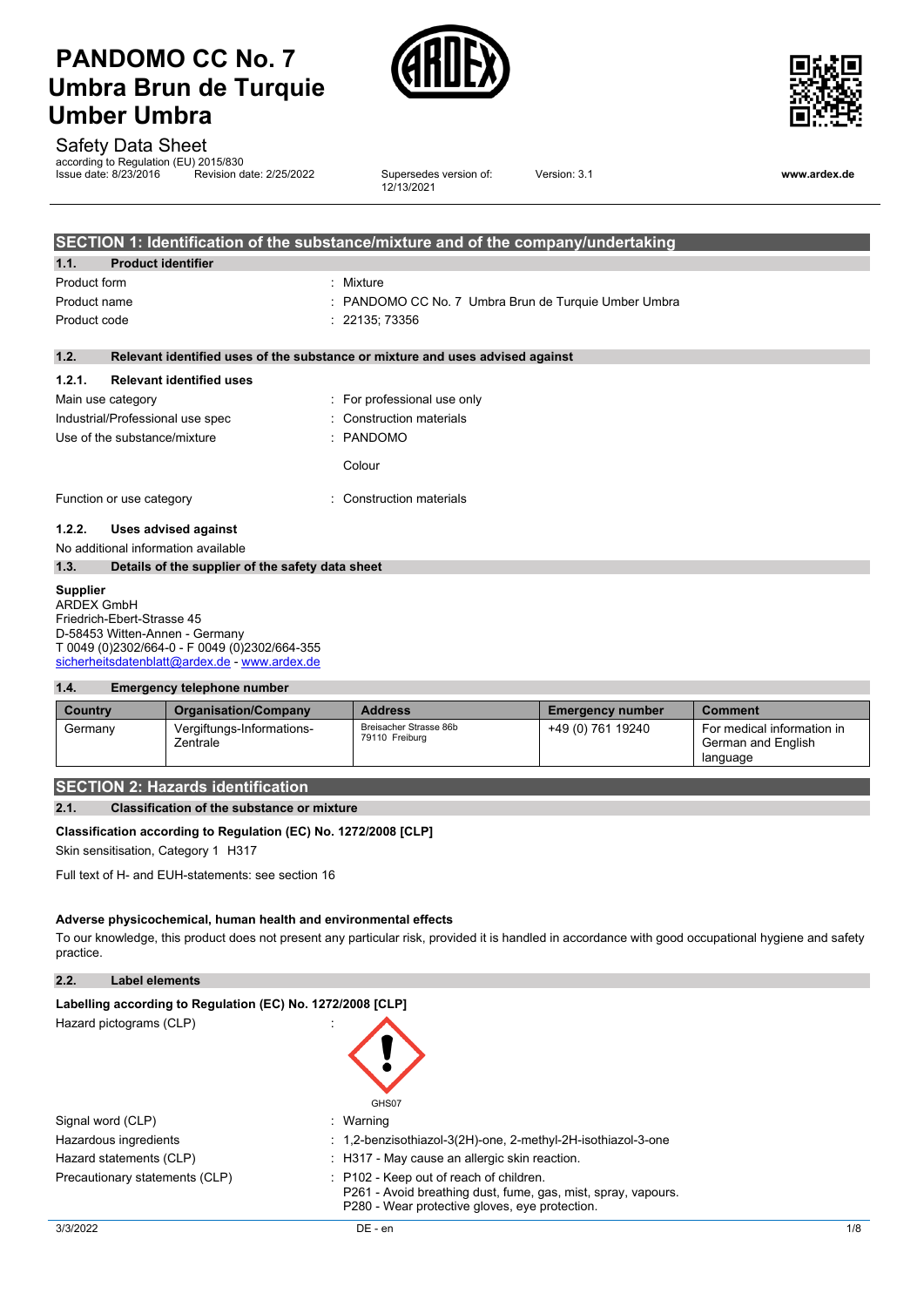# **PANDOMO CC No. 7 Umbra Brun de Turquie Umber Umbra** Safety Data Sheet

according to Regulation (EU) 2015/830

|               | P302+P352 - IF ON SKIN: Wash with plenty of water.<br>P333+P313 - If skin irritation or rash occurs: Get medical advice/attention. |
|---------------|------------------------------------------------------------------------------------------------------------------------------------|
| Extra phrases | : Dispose of contents/container in accordance with regional/national/international/local<br>requlations.                           |

**Labelling according to Directive 67/548/EEC or 1999/45/EC**

#### **2.3. Other hazards**

PBT: not relevant – no registration required

vPvB: not relevant – no registration required

Contains no PBT/vPvB substances ≥ 0.1% assessed in accordance with REACH Annex XIII

# **SECTION 3: Composition/information on ingredients**

# **3.1. Substances**

Not applicable

### **3.2. Mixtures**

| <b>Name</b>                  | <b>Product identifier</b>                                                                               | $\frac{0}{2}$ | <b>Classification according to</b><br><b>Regulation (EC) No.</b><br>1272/2008 [CLP]                                                                                                                                      |
|------------------------------|---------------------------------------------------------------------------------------------------------|---------------|--------------------------------------------------------------------------------------------------------------------------------------------------------------------------------------------------------------------------|
| 2-methyl-2H-isothiazol-3-one | (CAS-No.) 2682-20-4<br>(EC-No.) 220-239-6<br>(EC Index-No.) 613-326-00-9<br>(REACH-no) 01-2120764690-50 | $0 - 1.25$    | Acute Tox. 2 (Inhalation), H330<br>Acute Tox. 3 (Dermal), H311<br>Acute Tox. 3 (Oral), H301<br>Skin Sens, 1A, H317<br>Skin Corr. 1B, H314<br>Eye Dam. 1, H318<br>Aquatic Acute 1, H400 (M=10)<br>Aquatic Chronic 1, H410 |

# **Specific concentration limits:**

| <b>Name</b>                  | <b>Product identifier</b>                                                                               | <b>Specific concentration limits</b>  |
|------------------------------|---------------------------------------------------------------------------------------------------------|---------------------------------------|
| 2-methyl-2H-isothiazol-3-one | (CAS-No.) 2682-20-4<br>(EC-No.) 220-239-6<br>(EC Index-No.) 613-326-00-9<br>(REACH-no) 01-2120764690-50 | (0.0015 ≤C < 100) Skin Sens. 1A, H317 |

Full text of H- and EUH-statements: see section 16

| <b>SECTION 4: First aid measures</b>                                |                                                                                                                                       |  |  |
|---------------------------------------------------------------------|---------------------------------------------------------------------------------------------------------------------------------------|--|--|
| 4.1.<br>Description of first aid measures                           |                                                                                                                                       |  |  |
| First-aid measures general                                          | : Take off contaminated clothing and wash before reuse.                                                                               |  |  |
| First-aid measures after inhalation                                 | : Move the affected person to the fresh air. Get medical advice/attention if you feel unwell.                                         |  |  |
| First-aid measures after skin contact                               | : Wash skin with plenty of water. If skin irritation occurs: Get medical advice/attention.                                            |  |  |
| First-aid measures after eye contact                                | : IF IN EYES: Rinse cautiously with water for several minutes. Remove contact lenses, if present<br>and easy to do. Continue rinsing. |  |  |
| First-aid measures after ingestion                                  | : Call a poison center or a doctor if you feel unwell.                                                                                |  |  |
| 4.2.<br>Most important symptoms and effects, both acute and delayed |                                                                                                                                       |  |  |
| Symptoms/effects                                                    | If symptoms persist call a doctor.                                                                                                    |  |  |
| 4.3.                                                                | Indication of any immediate medical attention and special treatment needed                                                            |  |  |

Treat symptomatically.

| <b>SECTION 5: Firefighting measures</b>                       |                                                            |  |  |
|---------------------------------------------------------------|------------------------------------------------------------|--|--|
| 5.1.<br><b>Extinguishing media</b>                            |                                                            |  |  |
| Suitable extinguishing media                                  | : Water spray. Foam. Carbon dioxide. extinguishing powder. |  |  |
| Unsuitable extinguishing media                                | : Do not use a heavy water stream.                         |  |  |
| 5.2.<br>Special hazards arising from the substance or mixture |                                                            |  |  |
| Fire hazard                                                   | : Not dangerous.                                           |  |  |
| <b>Explosion hazard</b>                                       | $:$ None.                                                  |  |  |
| Reactivity in case of fire                                    | : Product is not explosive.                                |  |  |
| Hazardous decomposition products in case of<br>fire           | : Carbon oxides (CO, CO2). Sulphur dioxide.                |  |  |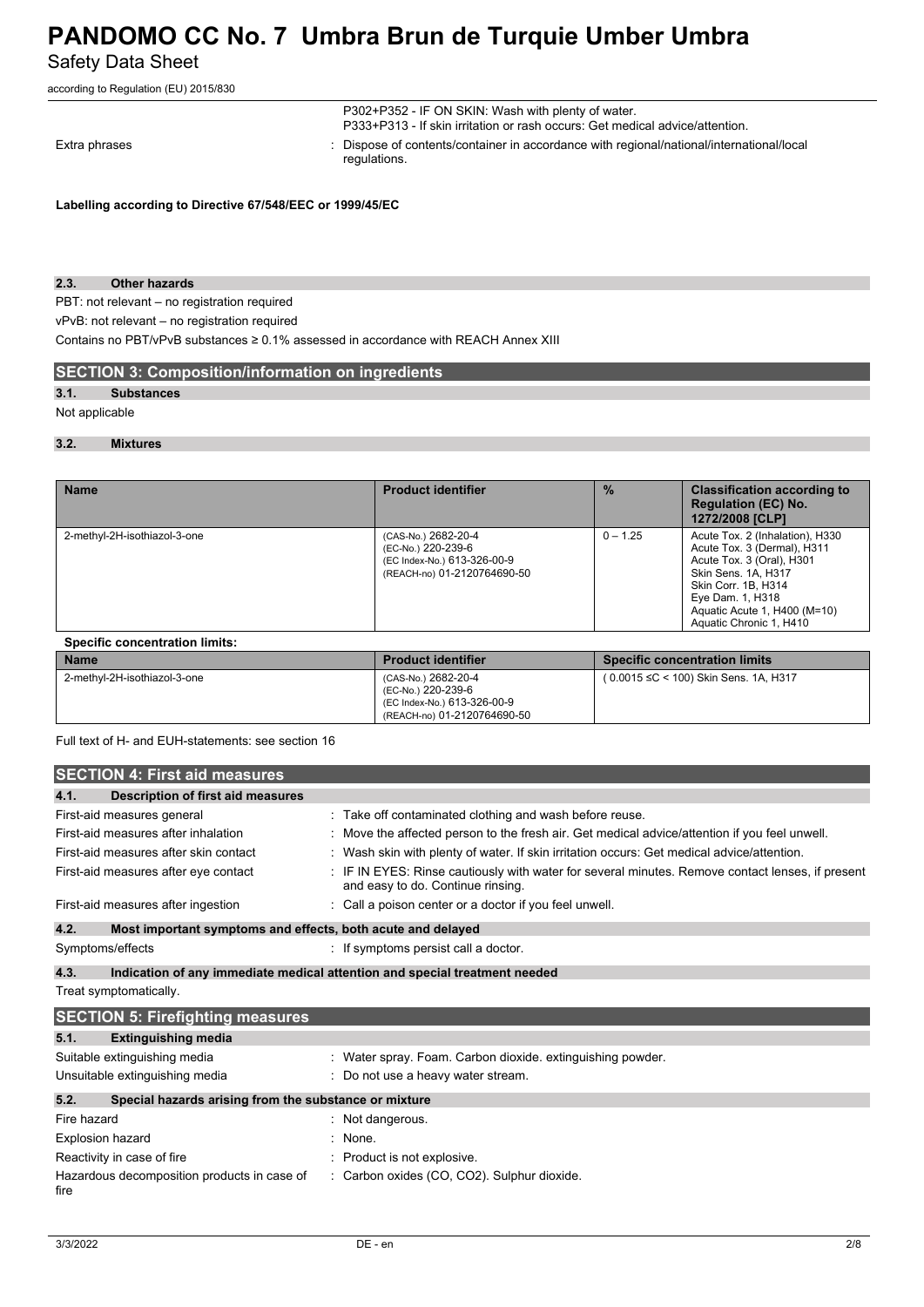Safety Data Sheet

according to Regulation (EU) 2015/830

| 5.3.         | <b>Advice for firefighters</b>                                               |                                                                                                                                                                                                                         |  |  |
|--------------|------------------------------------------------------------------------------|-------------------------------------------------------------------------------------------------------------------------------------------------------------------------------------------------------------------------|--|--|
|              | Precautionary measures fire                                                  | : Evacuate area.                                                                                                                                                                                                        |  |  |
|              | Firefighting instructions                                                    | Contain the extinguishing fluids by bunding.                                                                                                                                                                            |  |  |
|              | Protection during firefighting                                               | Do not attempt to take action without suitable protective equipment. Self-contained breathing<br>apparatus.                                                                                                             |  |  |
|              | Other information                                                            | Fire residues and contaminated fire extinguishing water must be disposed of in accordance<br>with local regulations.                                                                                                    |  |  |
|              | <b>SECTION 6: Accidental release measures</b>                                |                                                                                                                                                                                                                         |  |  |
| 6.1.         | Personal precautions, protective equipment and emergency procedures          |                                                                                                                                                                                                                         |  |  |
|              | General measures                                                             | : Spills of this product present a serious slipping hazard. Absorb spillage to prevent material<br>damage. Ensure adequate air ventilation.                                                                             |  |  |
| 6.1.1.       | For non-emergency personnel                                                  |                                                                                                                                                                                                                         |  |  |
|              | Protective equipment                                                         | Concerning personal protective equipment to use, see section 8.                                                                                                                                                         |  |  |
|              | Emergency procedures                                                         | Avoid contact with skin and eyes.                                                                                                                                                                                       |  |  |
| 6.1.2.       | For emergency responders                                                     |                                                                                                                                                                                                                         |  |  |
|              | Protective equipment                                                         | Do not attempt to take action without suitable protective equipment. For further information                                                                                                                            |  |  |
|              |                                                                              | refer to section 8: "Exposure controls/personal protection".                                                                                                                                                            |  |  |
| 6.2.         | <b>Environmental precautions</b>                                             |                                                                                                                                                                                                                         |  |  |
|              | Avoid release to the environment. Prevent entry to sewers and public waters. |                                                                                                                                                                                                                         |  |  |
| 6.3.         | Methods and material for containment and cleaning up                         |                                                                                                                                                                                                                         |  |  |
|              | For containment                                                              | : Collect spillage.                                                                                                                                                                                                     |  |  |
|              | Methods for cleaning up                                                      | Absorb with liquid-binding material (e.g. sand, diatomaceous earth, acid- or universal binding<br>agents).                                                                                                              |  |  |
|              | Other information                                                            | Place in a suitable container for disposal in accordance with the waste regulations (see Section<br>13).                                                                                                                |  |  |
| 6.4.         | Reference to other sections                                                  |                                                                                                                                                                                                                         |  |  |
|              | See Section 8. See Section 7. See Section 13.                                |                                                                                                                                                                                                                         |  |  |
|              | <b>SECTION 7: Handling and storage</b>                                       |                                                                                                                                                                                                                         |  |  |
| 7.1.         | <b>Precautions for safe handling</b>                                         |                                                                                                                                                                                                                         |  |  |
|              | Additional hazards when processed                                            | : See Section 8.                                                                                                                                                                                                        |  |  |
|              | Precautions for safe handling                                                | Wear personal protective equipment. Ensure good ventilation of the work station. Prevent<br>aerosol formation or splashes.                                                                                              |  |  |
|              | Hygiene measures                                                             | Do not eat, drink or smoke when using this product. Always wash hands after handling the<br>product. Contaminated work clothing should not be allowed out of the workplace. Wash<br>contaminated clothing before reuse. |  |  |
| 7.2.         | Conditions for safe storage, including any incompatibilities                 |                                                                                                                                                                                                                         |  |  |
|              | <b>Technical measures</b>                                                    | : Keep container tightly closed in a cool, well-ventilated place.                                                                                                                                                       |  |  |
| Storage area |                                                                              | Keep out of frost.                                                                                                                                                                                                      |  |  |
| 7.3.         | Specific end use(s)                                                          |                                                                                                                                                                                                                         |  |  |
|              | No additional information available                                          |                                                                                                                                                                                                                         |  |  |
|              |                                                                              |                                                                                                                                                                                                                         |  |  |
|              | <b>SECTION 8: Exposure controls/personal protection</b>                      |                                                                                                                                                                                                                         |  |  |
| 8.1.         | <b>Control parameters</b>                                                    |                                                                                                                                                                                                                         |  |  |
|              | carbon black (1333-86-4)                                                     |                                                                                                                                                                                                                         |  |  |
|              | DNEL/DMEL (Workers)                                                          |                                                                                                                                                                                                                         |  |  |
|              | Long-term - local effects, inhalation                                        | $0.5$ mg/m <sup>3</sup>                                                                                                                                                                                                 |  |  |
|              | PNEC (Water)                                                                 |                                                                                                                                                                                                                         |  |  |
|              | PNEC aqua (freshwater)                                                       | 1 $mg/l$                                                                                                                                                                                                                |  |  |
|              | PNEC aqua (marine water)                                                     | $0.1$ mg/l                                                                                                                                                                                                              |  |  |
|              | iron(III) oxide (1309-37-1)                                                  |                                                                                                                                                                                                                         |  |  |
|              | <b>DNEL/DMEL (Workers)</b>                                                   |                                                                                                                                                                                                                         |  |  |
|              | Long-term - local effects, inhalation                                        | 10 mg/ $m3$                                                                                                                                                                                                             |  |  |
|              | iron hydroxide oxide yellow (51274-00-1)                                     |                                                                                                                                                                                                                         |  |  |
|              | <b>DNEL/DMEL (Workers)</b>                                                   |                                                                                                                                                                                                                         |  |  |
|              | Long-term - systemic effects, inhalation                                     | 10 mg/ $m3$                                                                                                                                                                                                             |  |  |
|              | Long-term - local effects, inhalation                                        | 10 mg/ $m3$                                                                                                                                                                                                             |  |  |
| 3/3/2022     |                                                                              | DE - en<br>3/8                                                                                                                                                                                                          |  |  |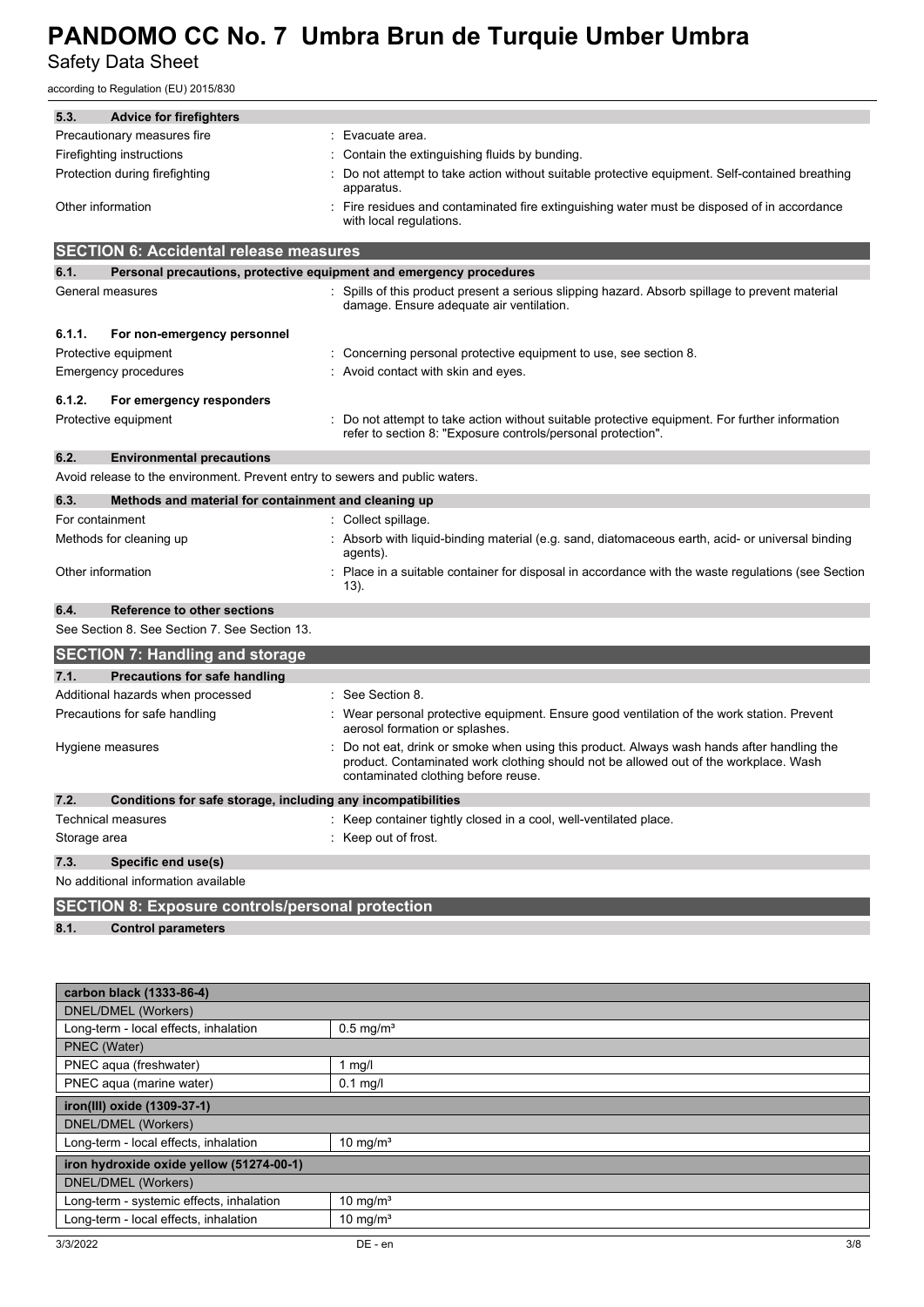# **PANDOMO CC No. 7 Umbra Brun de Turquie Umber Umbra** Safety Data Sheet

according to Regulation (EU) 2015/830

| 1,2-benzisothiazol-3(2H)-one (2634-33-5) |                           |  |  |
|------------------------------------------|---------------------------|--|--|
| <b>DNEL/DMEL (Workers)</b>               |                           |  |  |
| Long-term - systemic effects, dermal     | 0.966 mg/kg bw/day        |  |  |
| Long-term - systemic effects, inhalation | 6.81 mg/ $m^3$            |  |  |
| DNEL/DMEL (General population)           |                           |  |  |
| Long-term - systemic effects, inhalation | 1.2 mg/ $m3$              |  |  |
| Long-term - systemic effects, dermal     | 0.345 mg/kg bw/day        |  |  |
| PNEC (Water)                             |                           |  |  |
| PNEC agua (freshwater)                   | $4.03 \mu g/l$            |  |  |
| PNEC aqua (marine water)                 | $0.403$ µg/l              |  |  |
| PNEC (Sediment)                          |                           |  |  |
| PNEC sediment (freshwater)               | 49.9 µg/kg dw             |  |  |
| PNEC sediment (marine water)             | 4.99 µg/kg dw             |  |  |
| PNEC (Soil)                              |                           |  |  |
| PNEC soil                                | 3 mg/kg dwt               |  |  |
| PNEC (STP)                               |                           |  |  |
| PNEC sewage treatment plant              | $1.03$ mg/l               |  |  |
| 2-methyl-2H-isothiazol-3-one (2682-20-4) |                           |  |  |
|                                          |                           |  |  |
| <b>DNEL/DMEL (Workers)</b>               |                           |  |  |
| Acute - local effects, inhalation        | $0.043$ mg/m <sup>3</sup> |  |  |
| Long-term - local effects, inhalation    | $0.021$ mg/m <sup>3</sup> |  |  |
| DNEL/DMEL (General population)           |                           |  |  |
| Acute - systemic effects, oral           | 0.053 mg/kg bw/day        |  |  |
| Acute - local effects, inhalation        | $0.043$ mg/m <sup>3</sup> |  |  |
| Long-term - systemic effects, oral       | 0.027 mg/kg bw/day        |  |  |
| Long-term - local effects, inhalation    | $0.021$ mg/m <sup>3</sup> |  |  |
| PNEC (Water)                             |                           |  |  |
| PNEC aqua (freshwater)                   | 3.39 µg/l                 |  |  |
| PNEC aqua (marine water)                 | 3.39 µg/l                 |  |  |
| PNEC (Soil)                              |                           |  |  |
| PNEC soil                                | $0.047$ mg/kg dwt         |  |  |
| PNEC (STP)                               |                           |  |  |
| PNEC sewage treatment plant              | $0.23$ mg/l               |  |  |

### **Appropriate engineering controls:**

Ensure good ventilation of the work station.

#### **Hand protection:**

Protective gloves. Please follow the instructions related to the permeability and the penetration time provided by the manufacturer. Choosing the proper glove is a decision that depends not only on the type of material, but also on other quality features, which differ for each manufacturer. Since the product consists of several substances, the durability of the glove material cannot be estimated and needs to be tested before use

### **Eye protection:**

Avoid splashing. Wear closed safety glasses

### **Skin and body protection:**

Wear proper protective equipment

#### **Respiratory protection:**

In case of inadequate ventilation wear respiratory protection. Do not breathe gas/fumes/vapour/spray



#### **Environmental exposure controls:**

Avoid release to the environment.

### **Other information:**

Handle in accordance with good industrial hygiene and safety procedures.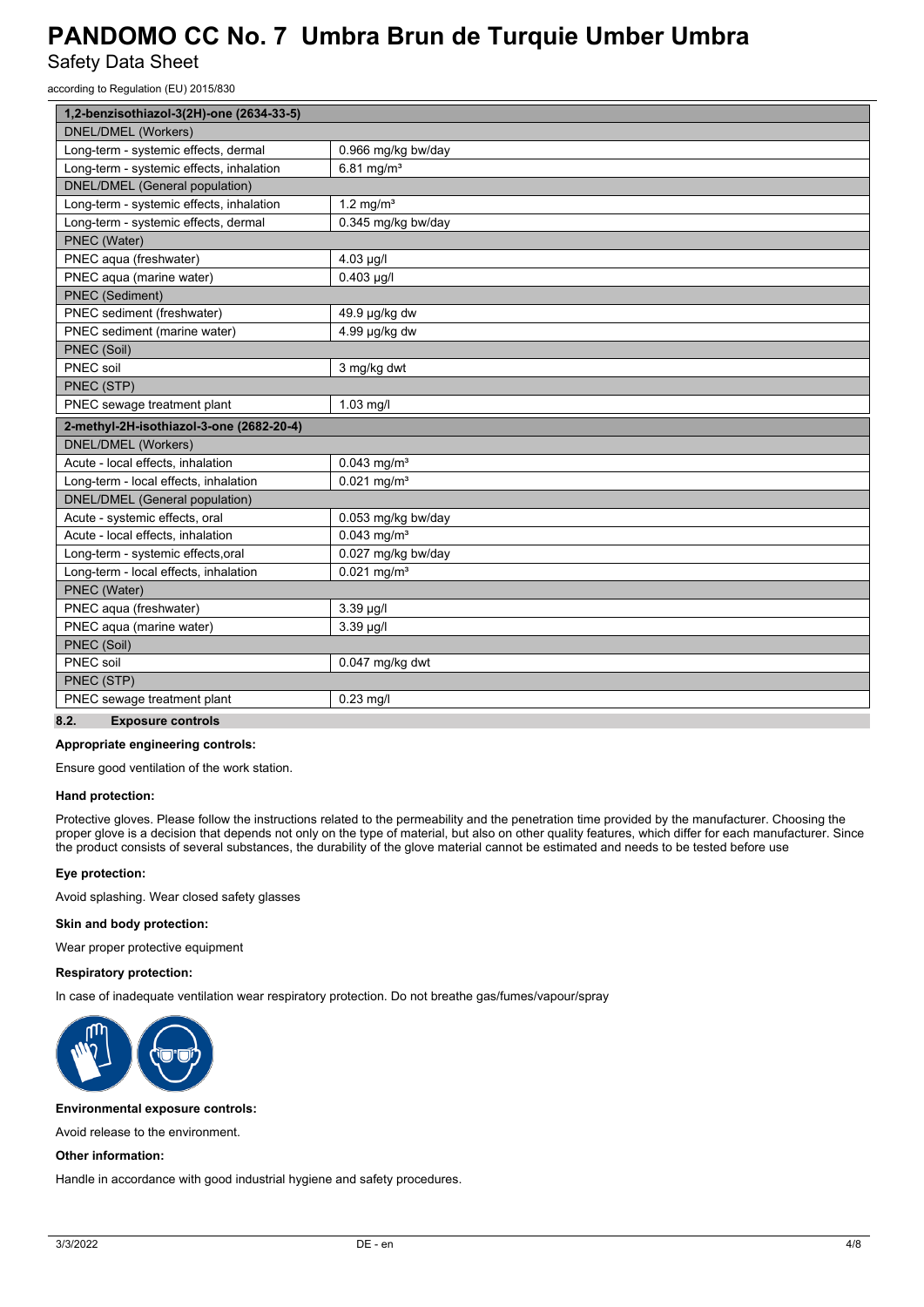Safety Data Sheet

| according to Regulation (EU) 2015/830                                                                                                    |                                                                                  |  |  |
|------------------------------------------------------------------------------------------------------------------------------------------|----------------------------------------------------------------------------------|--|--|
| <b>SECTION 9: Physical and chemical properties</b>                                                                                       |                                                                                  |  |  |
| Information on basic physical and chemical properties<br>9.1.                                                                            |                                                                                  |  |  |
| Physical state                                                                                                                           | : Liquid                                                                         |  |  |
| Appearance                                                                                                                               | : Liquid.                                                                        |  |  |
| Colour                                                                                                                                   | brown.                                                                           |  |  |
| Odour                                                                                                                                    | characteristic.                                                                  |  |  |
| Odour threshold                                                                                                                          | No data available                                                                |  |  |
| pH                                                                                                                                       | $10 - 11$                                                                        |  |  |
| Relative evaporation rate (butylacetate=1)                                                                                               | No data available                                                                |  |  |
| Melting point                                                                                                                            | Not applicable                                                                   |  |  |
| Freezing point                                                                                                                           | No data available                                                                |  |  |
| Boiling point                                                                                                                            | 100 °C                                                                           |  |  |
| Flash point                                                                                                                              | No data available                                                                |  |  |
| Auto-ignition temperature                                                                                                                | No data available                                                                |  |  |
| Decomposition temperature                                                                                                                | No data available                                                                |  |  |
| Flammability (solid, gas)                                                                                                                | Not applicable                                                                   |  |  |
| Vapour pressure                                                                                                                          | No data available                                                                |  |  |
| Relative vapour density at 20 °C                                                                                                         | No data available                                                                |  |  |
| Relative density                                                                                                                         | No data available                                                                |  |  |
| Density                                                                                                                                  | : $1.1 - 1.3$ g/cm <sup>3</sup>                                                  |  |  |
| Solubility                                                                                                                               | Forms emulsion in presence of water.                                             |  |  |
| Partition coefficient n-octanol/water (Log Pow)                                                                                          | No data available                                                                |  |  |
| Viscosity, kinematic                                                                                                                     | No data available                                                                |  |  |
| Viscosity, dynamic                                                                                                                       | No data available                                                                |  |  |
| <b>Explosive properties</b>                                                                                                              | No data available                                                                |  |  |
| Oxidising properties                                                                                                                     | No data available                                                                |  |  |
| <b>Explosive limits</b>                                                                                                                  | No data available                                                                |  |  |
| 9.2.<br><b>Other information</b>                                                                                                         |                                                                                  |  |  |
| VOC content<br>: < VOC - Swiss ordinance                                                                                                 |                                                                                  |  |  |
| <b>SECTION 10: Stability and reactivity</b>                                                                                              |                                                                                  |  |  |
|                                                                                                                                          |                                                                                  |  |  |
| 10.1.<br><b>Reactivity</b><br>No additional information available.                                                                       |                                                                                  |  |  |
|                                                                                                                                          |                                                                                  |  |  |
| 10.2.<br><b>Chemical stability</b>                                                                                                       |                                                                                  |  |  |
|                                                                                                                                          |                                                                                  |  |  |
| Stable under normal conditions. To avoid thermal decomposition, do not overheat.                                                         |                                                                                  |  |  |
| 10.3.<br>Possibility of hazardous reactions                                                                                              |                                                                                  |  |  |
| No dangerous reactions known under normal conditions of use.                                                                             |                                                                                  |  |  |
| 10.4.<br><b>Conditions to avoid</b>                                                                                                      |                                                                                  |  |  |
| None under recommended storage and handling conditions (see section 7).                                                                  |                                                                                  |  |  |
| 10.5.<br>Incompatible materials                                                                                                          |                                                                                  |  |  |
| None.                                                                                                                                    |                                                                                  |  |  |
| 10.6.<br><b>Hazardous decomposition products</b>                                                                                         |                                                                                  |  |  |
| Carbon monoxide. Carbon dioxide.                                                                                                         |                                                                                  |  |  |
|                                                                                                                                          |                                                                                  |  |  |
| <b>SECTION 11: Toxicological information</b>                                                                                             |                                                                                  |  |  |
| 11.1.<br>Information on toxicological effects                                                                                            |                                                                                  |  |  |
| Acute toxicity<br>: Not classified                                                                                                       |                                                                                  |  |  |
|                                                                                                                                          |                                                                                  |  |  |
| 2-methyl-2H-isothiazol-3-one (2682-20-4)<br>120 mg/kg bodyweight (EPA OPPTS 870.1100: Acute Oral Toxicity, Rat, Female,<br>LD50 oral rat |                                                                                  |  |  |
|                                                                                                                                          | Experimental value, Oral, 7 day(s))                                              |  |  |
| LD50 dermal rat                                                                                                                          | 242 mg/kg bodyweight (OECD 402: Acute Dermal Toxicity, 24 h, Rat, Male / female, |  |  |

Experimental value, Dermal, 14 day(s)) LC50 Inhalation - Rat 0.11 mg/l (OECD 403: Acute Inhalation Toxicity, 4 h, Rat, Male / female, Experimental value,

Inhalation (aerosol), 7 day(s))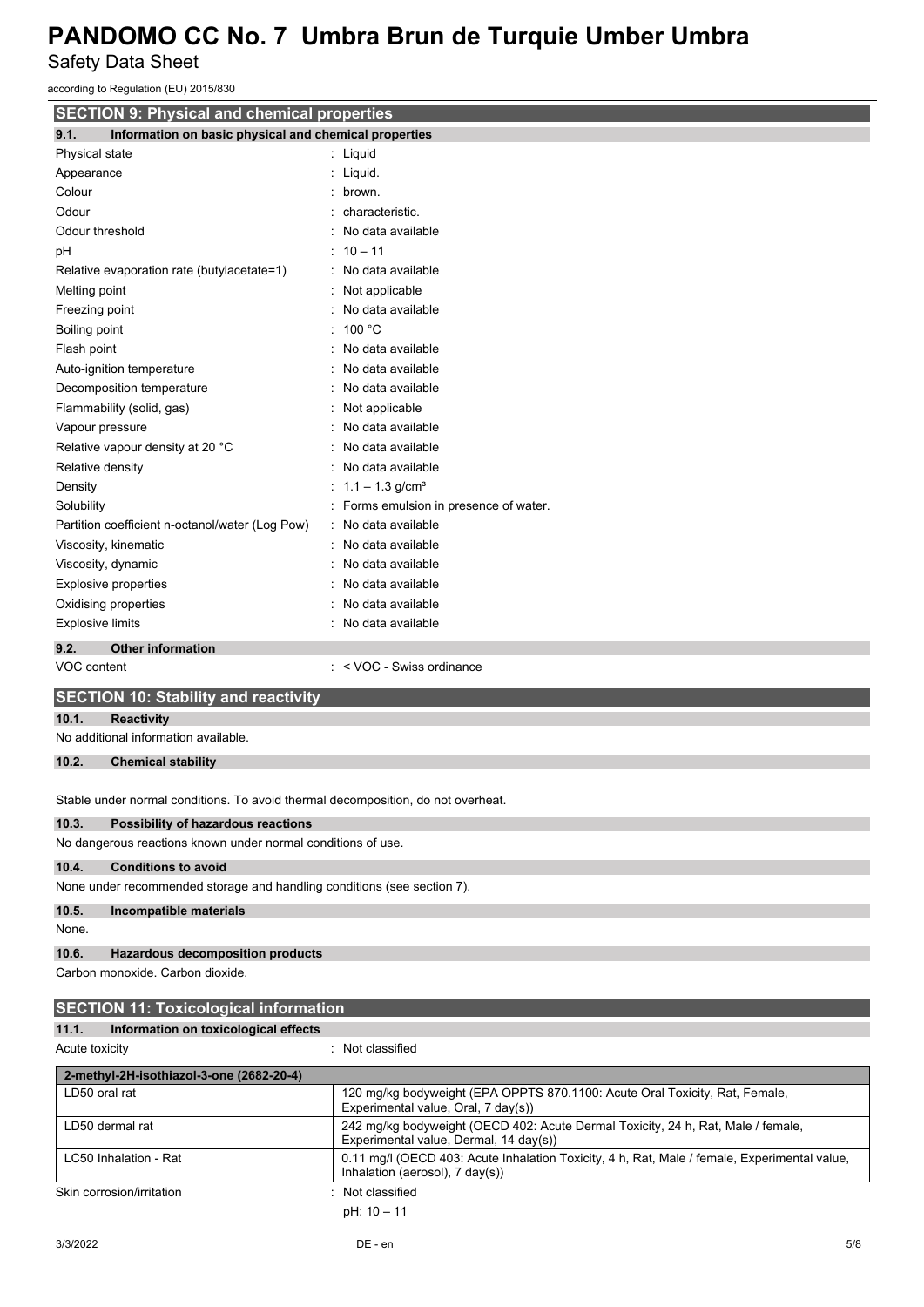# **PANDOMO CC No. 7 Umbra Brun de Turquie Umber Umbra** Safety Data Sheet

according to Regulation (EU) 2015/830

| Serious eye damage/irritation                          | : Not classified                       |
|--------------------------------------------------------|----------------------------------------|
|                                                        | $pH: 10 - 11$                          |
| Respiratory or skin sensitisation                      | : May cause an allergic skin reaction. |
| Germ cell mutagenicity                                 | : Not classified                       |
| Carcinogenicity                                        | : Not classified                       |
| Reproductive toxicity                                  | : Not classified                       |
| STOT-single exposure                                   | : Not classified                       |
| STOT-repeated exposure                                 | : Not classified                       |
| Aspiration hazard                                      | : Not classified                       |
| Potential adverse human health effects and<br>symptoms | : No data available.                   |

| <b>SECTION 12: Ecological information</b> |                                                                                                                                 |
|-------------------------------------------|---------------------------------------------------------------------------------------------------------------------------------|
| 12.1.<br><b>Toxicity</b>                  |                                                                                                                                 |
| Ecology - general                         | The product is not considered harmful to aquatic organisms nor to cause long-term adverse<br>effects in the environment.        |
| Ecology - water                           | : Avoid undiluted product to come into sewer or superficial water.                                                              |
| 2-methyl-2H-isothiazol-3-one (2682-20-4)  |                                                                                                                                 |
| ErC50 algae                               | 0.23 mg/l (Equivalent or similar to OECD 201, 96 h, Pseudokirchneriella subcapitata, Static<br>system, Experimental value, GLP) |

| 12.2.<br>Persistence and degradability                        |                                                                                                                                                                                 |  |
|---------------------------------------------------------------|---------------------------------------------------------------------------------------------------------------------------------------------------------------------------------|--|
| PANDOMO CC No. 7 Umbra Brun de Turquie Umber Umbra            |                                                                                                                                                                                 |  |
| Persistence and degradability                                 | Not applicable.                                                                                                                                                                 |  |
| 2-methyl-2H-isothiazol-3-one (2682-20-4)                      |                                                                                                                                                                                 |  |
| Persistence and degradability                                 | Not readily biodegradable in water.                                                                                                                                             |  |
| 12.3.<br><b>Bioaccumulative potential</b>                     |                                                                                                                                                                                 |  |
| PANDOMO CC No. 7 Umbra Brun de Turquie Umber Umbra            |                                                                                                                                                                                 |  |
| Bioaccumulative potential                                     | No bioaccumulation.                                                                                                                                                             |  |
| 2-methyl-2H-isothiazol-3-one (2682-20-4)                      |                                                                                                                                                                                 |  |
| BCF - Fish [1]                                                | 5.75 – 48.1 (56 day(s), Lepomis macrochirus, Flow-through system, Fresh water,<br>Experimental value)                                                                           |  |
| Partition coefficient n-octanol/water (Log Pow)               | -0.486 (Experimental value, OECD 107: Partition Coefficient (n-octanol/water): Shake Flask<br>Method, 25 °C)                                                                    |  |
| Bioaccumulative potential                                     | Low potential for bioaccumulation (BCF < 500).                                                                                                                                  |  |
| 12.4.<br><b>Mobility in soil</b>                              |                                                                                                                                                                                 |  |
| PANDOMO CC No. 7 Umbra Brun de Turquie Umber Umbra            |                                                                                                                                                                                 |  |
| Ecology - soil                                                | No information available.                                                                                                                                                       |  |
| 2-methyl-2H-isothiazol-3-one (2682-20-4)                      |                                                                                                                                                                                 |  |
| Surface tension                                               | 68.8 mN/m (19.5 °C, 1 g/l, OECD 115: Surface Tension of Aqueous Solutions)                                                                                                      |  |
| Organic Carbon Normalized Adsorption<br>Coefficient (Log Koc) | 1.06 (log Koc, OECD 106: Adsorption/Desorption Using a Batch Equilibrium Method,<br>Experimental value, GLP)                                                                    |  |
| Ecology - soil                                                | Highly mobile in soil.                                                                                                                                                          |  |
| 12.5.<br><b>Results of PBT and vPvB assessment</b>            |                                                                                                                                                                                 |  |
| PANDOMO CC No. 7 Umbra Brun de Turquie Umber Umbra            |                                                                                                                                                                                 |  |
| PBT: not relevant - no registration required                  |                                                                                                                                                                                 |  |
| vPvB: not relevant - no registration required                 |                                                                                                                                                                                 |  |
| <b>Component</b>                                              |                                                                                                                                                                                 |  |
| 2-methyl-2H-isothiazol-3-one (2682-20-4)                      | This substance/mixture does not meet the PBT criteria of REACH regulation, annex XIII<br>This substance/mixture does not meet the vPvB criteria of REACH regulation, annex XIII |  |
| 12.6.<br>Other adverse effects                                |                                                                                                                                                                                 |  |
| Additional information                                        | : Avoid release to the environment.                                                                                                                                             |  |
| <b>SECTION 13: Disposal considerations</b>                    |                                                                                                                                                                                 |  |
| 13.1.<br><b>Waste treatment methods</b>                       |                                                                                                                                                                                 |  |
| Regional legislation (waste)                                  | Disposal must be done according to official regulations.                                                                                                                        |  |
| Waste treatment methods                                       | Dispose of contents/container in accordance with licensed collector's sorting instructions.                                                                                     |  |
| Sewage disposal recommendations                               | Do not discharge into drains or the environment.                                                                                                                                |  |
| European List of Waste (LoW) code                             | 08 04 10 - waste adhesives and sealants other than those mentioned in 08 04 09                                                                                                  |  |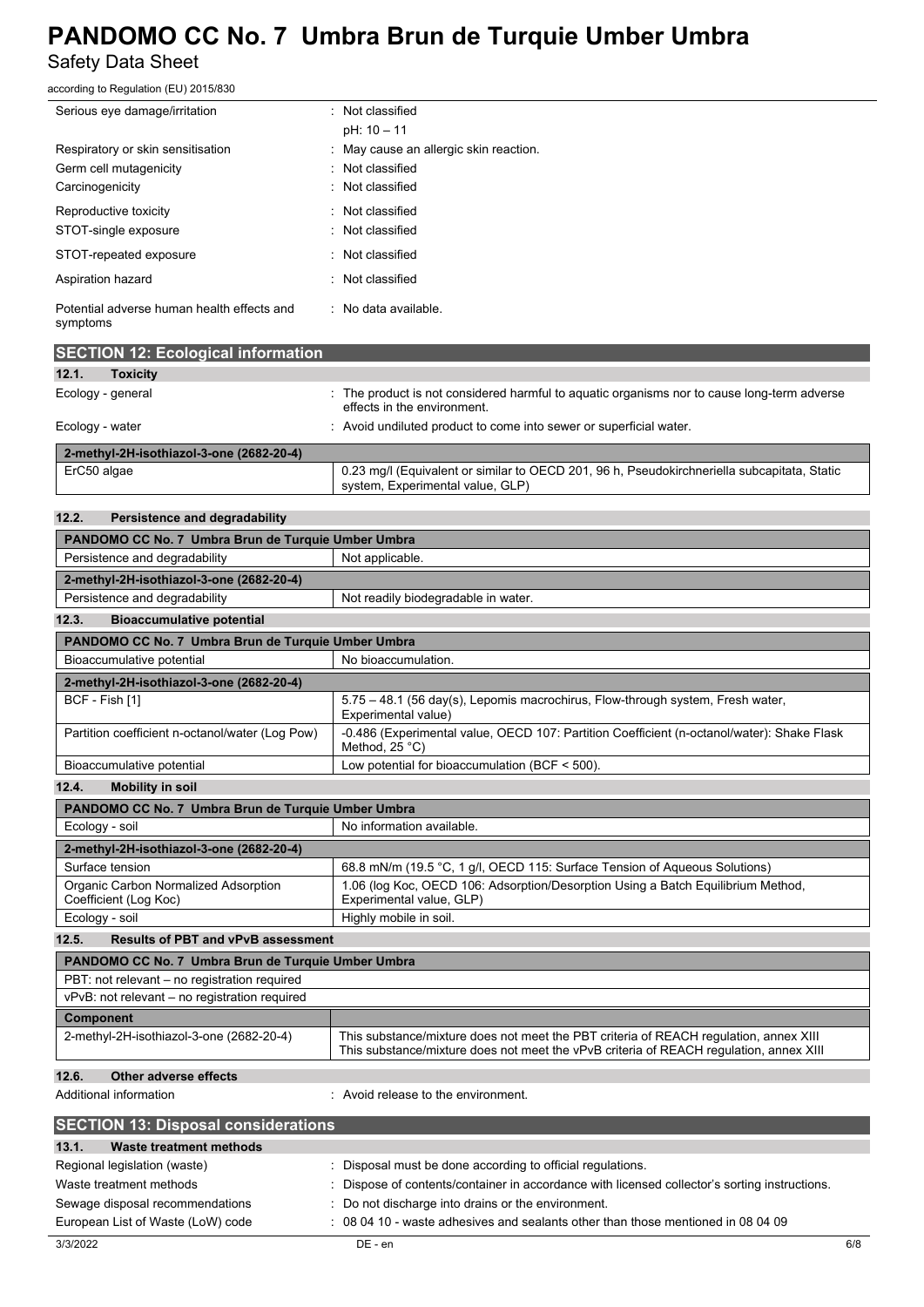Safety Data Sheet

according to Regulation (EU) 2015/830

# **SECTION 14: Transport information**

| In accordance with ADR / IMDG / IATA / ADN / RID |               |               |               |               |
|--------------------------------------------------|---------------|---------------|---------------|---------------|
| <b>ADR</b>                                       | <b>IMDG</b>   | <b>IATA</b>   | <b>ADN</b>    | <b>RID</b>    |
| <b>UN number</b><br>14.1.                        |               |               |               |               |
| Not regulated                                    | Not regulated | Not regulated | Not regulated | Not regulated |
| 14.2.<br>UN proper shipping name                 |               |               |               |               |
| Not regulated                                    | Not regulated | Not regulated | Not regulated | Not regulated |
| Not regulated                                    | Not regulated | Not regulated | Not regulated | Not regulated |
|                                                  |               |               |               |               |
| 14.3.<br>Transport hazard class(es)              |               |               |               |               |
| Not regulated                                    | Not regulated | Not regulated | Not regulated | Not regulated |
| Not regulated                                    | Not regulated | Not regulated | Not regulated | Not regulated |
| 14.4.<br>Packing group                           |               |               |               |               |
| Not regulated                                    | Not regulated | Not regulated | Not regulated | Not regulated |
| <b>Environmental hazards</b><br>14.5.            |               |               |               |               |
| Not regulated                                    | Not regulated | Not regulated | Not regulated | Not regulated |
| No supplementary information available           |               |               |               |               |

## **14.6. Special precautions for user**

## **- Overland transport**

Not regulated

## **- Transport by sea**

Not regulated

# **- Air transport**

Not regulated

# **- Inland waterway transport**

Not regulated

## **- Rail transport**

Not regulated

# **14.7. Transport in bulk according to Annex II of Marpol and the IBC Code**

# **SECTION 15: Regulatory information**

## **15.1. Safety, health and environmental regulations/legislation specific for the substance or mixture**

## **15.1.1. EU-Regulations**

The following restrictions are applicable according to Annex XVII of the REACH Regulation (EC) No 1907/2006:

| 3(b) Substances or mixtures fulfilling the criteria for any of the following | PANDOMO CC No. 7 Umbra Brun de Turquie Umber Umbra |
|------------------------------------------------------------------------------|----------------------------------------------------|
| hazard classes or categories set out in Annex I to Regulation (EC) No        |                                                    |
| 1272/2008: Hazard classes 3.1 to 3.6, 3.7 adverse effects on sexual          |                                                    |
| function and fertility or on development, 3.8 effects other than narcotic    |                                                    |
| effects. 3.9 and 3.10                                                        |                                                    |

Contains no substance on the REACH candidate list

Contains no REACH Annex XIV substances

VOC content : < VOC - Swiss ordinance

## **15.1.2. National regulations**

### **Germany**

| _ _ _ _                                    |                                                                                  |
|--------------------------------------------|----------------------------------------------------------------------------------|
| Regulatory reference                       | : WGK 1, Slightly hazardous to water (Classification according to AwSV, Annex 1) |
| Storage class (LGK, TRGS 510)              | : LGK 12 - Non-combustible liquids                                               |
| Hazardous Incident Ordinance (12. BImSchV) | : Is not subject of the 12. BlmSchV (Hazardous Incident Ordinance)               |

### **15.2. Chemical safety assessment**

No chemical safety assessment has been carried out